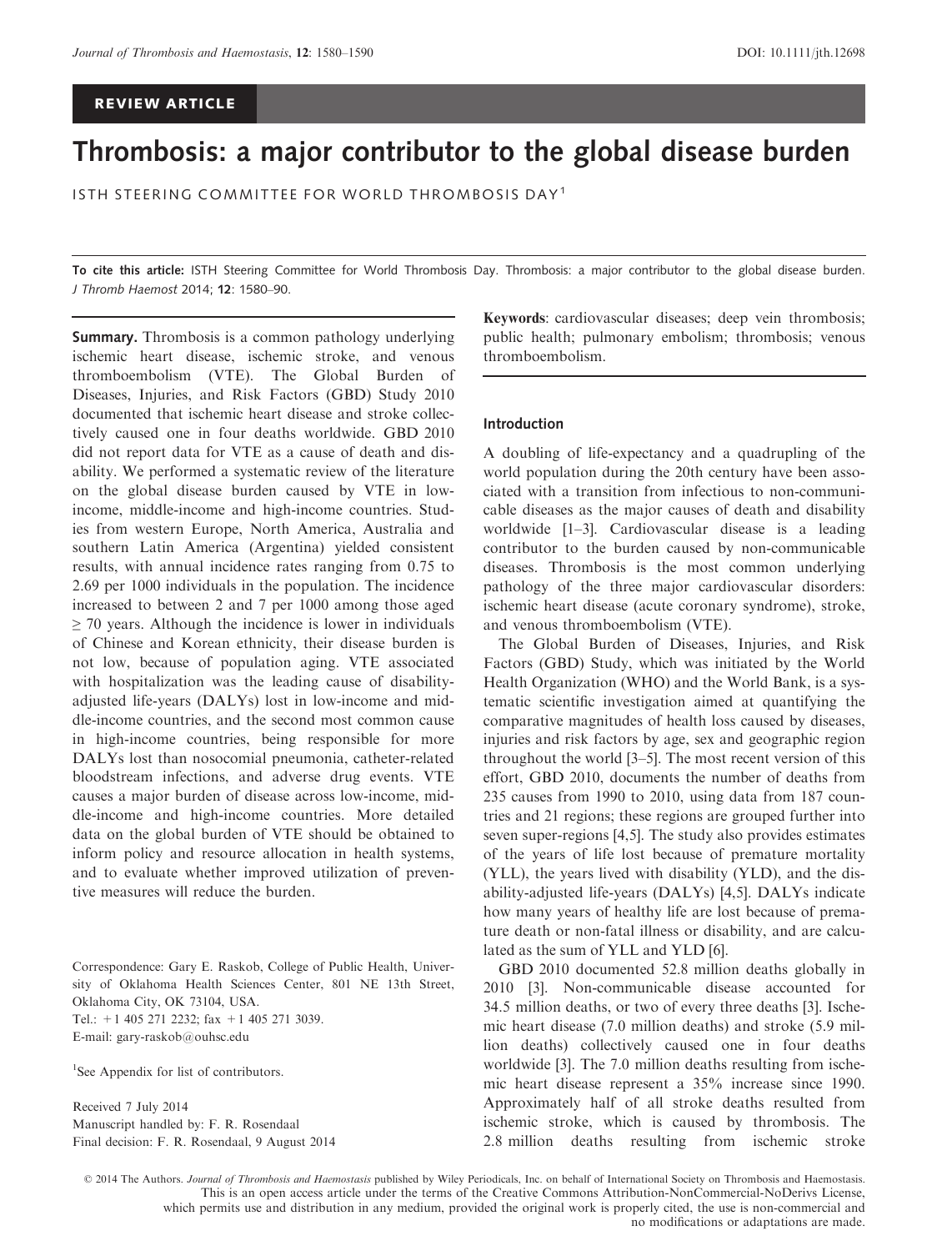represent a 25% increase since 1990. Although there is substantial regional variation, ischemic heart disease ranks as the first or second most common cause of YLL in 13 of the 21 regions, and ranks in the top five causes of death in 17 regions [3]. Stroke ranks as the first or second most common cause of YLL in eight regions, and is in the top five most common causes in 14 regions [3]. Ischemic heart disease was the leading cause of DALYs lost worldwide in 2010 (up from fourth in 1990, an increase of 29%), and stroke was the third leading cause (up from fifth in 1990, an increase of 19%) [6]. More than 60% of new strokes, and 45% of deaths resulting from stroke, occur in individuals aged < 75 years [7].

GBD 2010 clearly documents the major impact of arterial thrombosis on the global disease burden, because it is the pathologic mechanism underlying most cases of ischemic heart disease and ischemic stroke. However, the study does not report data for VTE as a specific cause of death and disability. A cursory review of the literature from western Europe and North America suggests that VTE is a major contributor to the burden caused by non-communicable diseases. For example, Cohen et al. used an incidence-based epidemiology model to estimate the number of non-fatal symptomatic VTE events, which includes both deep vein thrombosis (DVT) and pulmonary embolism (PE), and the number of VTE-related deaths across the European Union in 2004 (population of 454.4 million) [8]. The results yielded estimates of 684 019 DVT events, 434 723 PE events, and a total of 543 454 VTE-related deaths [8]. In the USA, investigators from the Centers for Disease Control and Prevention used data from the National Hospital Discharge Survey to estimate that there were an average of 547 596 adult hospitalizations with a diagnosis of VTE each year during 2007–2009 among the population of 301–307 million [9]. If VTE caused a proportionate burden of disease across the other global regions, it would be highly ranked in the causes of death and DALYs worldwide. Given that much of the mortality and morbidity resulting from VTE is potentially preventable [10–13], data on the disease burden are important for health systems and policy-makers for planning resource allocation, both for healthcare delivery and for setting research priorities.

We therefore performed a systematic review of the literature on the global burden of disease attributable to VTE. The objective was to review the evidence for disease burden in each of the geographic regions specified in GBD 2010, using the variables of annual incidence rate (number of new cases each year per 1000 population at risk), prevalence (proportion of the population with the condition at a point in time), annual number of deaths, and DALYs.

### Methods: literature search and review

A computer search of the literature was performed with OVID MEDLINE, OVID MEDLINE In-Process and

Other Non-Indexed Citations, and EMBASE, from inception of these databases to May 2014. We used the disease-related keywords venous thromboembolism, deep vein thrombosis, venous thrombosis, vein thrombosis, thrombophlebitis, pulmonary embolism, and lung embolism, together with the additional keywords incidence, prevalence, mortality, case fatality, morbidity, surveillance and epidemiology, years lived with disability (YLD), and disability-adjusted life-years (DALY), to search the titles and abstracts of articles in these databases. We also reviewed the bibliographies of published articles. We excluded non-human studies, case reports, and clinical trials, as well as non-relevant publication types, including reports of clinical conferences and editorials. We also excluded articles published in languages other than English; the current report is therefore confined to the literature published in English. The identified citations from each database were exported to an ENDNOTE library, where the citations were de-duplicated. The merged list of citations was exported to a Word document that included citation number, title, list of authors, the full abstract, and the journal citation.

The abstracts were reviewed independently by two reviewers (A.W. and G.R), who categorized them according to the level of evidence as either level A, level B, or other; disagreements were resolved through discussion and consensus. Level A evidence was defined as population-based estimates of the parameters of the disease burden (incidence, prevalence, number of deaths, and DALYs) in the general population (age  $\geq$  18 years) derived from either population-based cohort studies, or from analysis of national health system databases or private health insurance claims data within a defined population, or derived by using a combination of the former methods with appropriate epidemiologic modeling methods. Level B evidence was defined as estimates of the burden in specific subpopulations, such as the elderly and pregnant women, with the same methods as described for level A. The category of 'other' evidence included all other study designs without a defined population with which to derive the disease burden parameters, such as single hospital base cohort studies or record review, and autopsy studies. Population-based mortality studies based on hospital discharge or other databases, or health department death certificate data, were also assigned to the category of 'other.' This article focuses on the level A evidence for overall disease burden according to global region. Selected level B evidence on the relationship between age and disease burden was also included where relevant. The evidence categorized as 'other' was not systematically reviewed.

To simplify comparison of incidence results across studies and between global regions, all incidence rates were converted to a rate per 1000 individuals per year.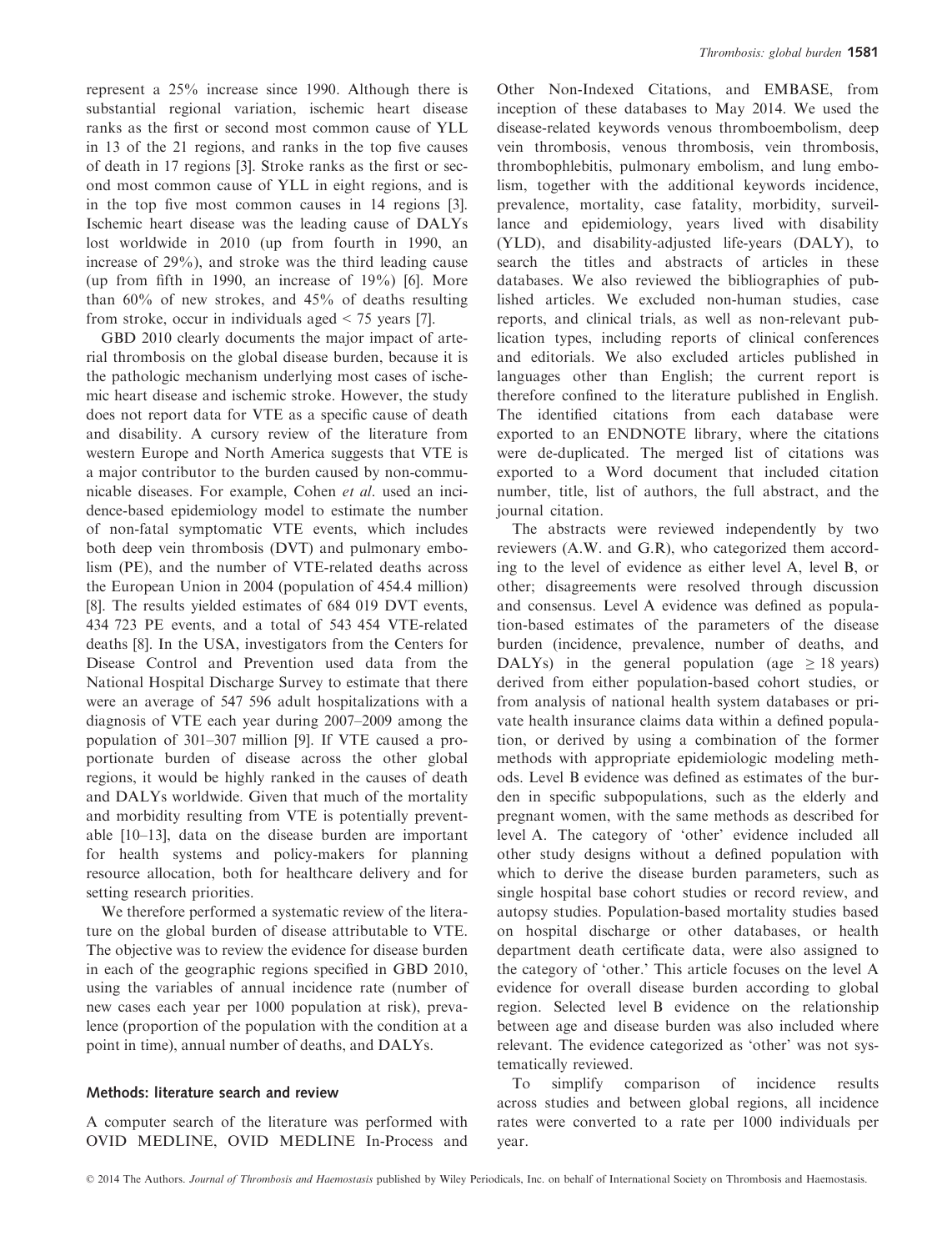#### Results

#### Literature search

The computerized literature search identified a total of 9603 citations. Of these citations, 8817 (92%) were in the English language. After the de-duplication check, a total of 8702 citations remained for review.

The two independent reviewers were in agreement on the classified level of evidence for 8671 (99%) of the 8702 reviewed citations; the remaining 31 citations were classified after discussion and consensus between the reviewers. The final classification designated 29 citations as level A evidence [14–42], 29 as level B evidence [43–71], and the remainder as other. Most of the level A studies evaluated the incidence of VTE or its components, DVT and/or PE [14–40]; two studies evaluated the prevalence of VTE [41,42].

#### Incidence of VTE

The results of the studies classified as level A evidence of incidence are summarized in Table 1. This evidence comes from only two of the seven global super-regions designated by GBD 2010: those designated 'High Income', and 'Southeast Asia, East Asia, and Oceania'. Within the high-income super-region, 11 level A studies were from western Europe [8,14–23], 10 were from North America, two were from Australasia (both from Australia) [33,34], one was from the southern Latin America region (Argentina) [35], and one was from the Asia Pacific region (Korea) [36]. The three level A studies from the superregion of 'Southeast Asia, East Asia, and Oceania' all came from the region of East Asia [37–39] (two studies from Hong Kong and one from Taiwan).

The relationship between increasing age and the incidence of VTE was evaluated in several of the level A studies [9,19,21,22,24,30,32,35–38,40]. The results of these studies are summarized in Table 2.

The level B studies evaluated the incidence of VTE in various subpopulations, such as women during pregnancy or the postpartum period [43–54], males or females of selected age categories [55–64], subgroups with or without selected risk factors or comorbidities [65–70], or special categories of thrombosis [71]. All but one of the level B studies came from the high-income super-region; the exception was from Sub-Saharan Africa (South Africa) [51]. Within the high-income super-region, 14 of the level B studies were from western Europe [43,44,46,49,54,55,57–59,61–63,65,69], 11 were from North America [45,47,50,52,56,60,64,67,68,70,71], two were from Australasia (both from Australia) [48,53], and one was from the high-income Asia Pacific region (Japan) [66].

#### Prevalence of VTE

Two studies were identified that evaluated the prevalence of VTE; both were performed in the USA by the same investigators [41, 42]. The national prevalence of VTE was determined during the 5-year period from 2002 to 2006 from a health insurance claims database of 12.7 million enrollees that included both private insurance claims and Medicare claims. The prevalence of VTE was 3.2 per 1000 enrollees in 2002, and 4.2 per 1000 enrollees in 2006 [41]. Among patients aged  $\geq$  65 years, the prevalence in 2006 was 13.8 per 1000 enrollees, as compared with 2.3 per 1000 enrollees in those aged  $\leq 65$  years [41]. The authors used the 2006 data to project the US national prevalence as 0.95 million cases, and to project the future prevalence in 2050 to be 1.82 million cases [41]. The second study found that the prevalence of VTE was highest in African American males, followed by Caucasian males, Caucasian females, and African American females [42]. Hispanic individuals of both sexes had lower prevalence rates [42].

#### DALYs

Our search identified two studies that evaluated disease burden in terms of DALYs [72,73]. The methodologically strongest was the study by Jha et al., as part of the WHO's Patient Safety Program [72]. This study used analytic modeling to estimate the incidence rates of VTE, annual number of cases, and DALYs resulting from VTE associated with hospitalization in high-income, middle-income and low-income countries [72]. The data for the modeling were generated from two sources: an extensive literature review, and epidemiologic studies commissioned by the WHO, which were conducted in 26 hospitals across eight low-income and middle-income countries in the Eastern Mediterranean and North Africa regions (Egypt, Jordan, Kenya, Morocco, South Africa, Sudan, Tunisia, Yemen) [74], and in 35 hospitals across five countries in Latin America (Argentina, Colombia, Costa Rica, Mexico, and Peru) [75]. This approach enabled the authors to estimate the number of VTE events associated with hospitalization during 2009 for 117.8 million hospitalizations among 1.1 billion citizens of high-income countries, and for 203.1 million hospitalizations among 5.5 billion citizens of low-income and middle-income countries [72,74,75].

The study reported incidence rates of VTE per 100 hospitalizations of 3.3 (95% confidence interval [CI] 1.9–4.8) in high-income countries, and 3.0 (95% CI 1.0–4.8) in low-income and middle-income countries [72]. The estimated annual numbers of cases of VTE were 3.9 million (95% CI 1.9–6.3) for high-income countries, and  $6.0$  million  $(95\% \text{ CI } 1.2-12.8)$  for low-income and middle-income countries. VTE was the leading cause of hospital-related DALYs lost overall, being responsible for a full one-third (7681) of the total of 22 644 DALYs, and VTE accounted for more DALYs lost than nosocomial pneumonia, catheter-related bloodstream infections, and adverse drug events [72]. VTE was the leading cause of DALYs lost in low-income and middle-income countries,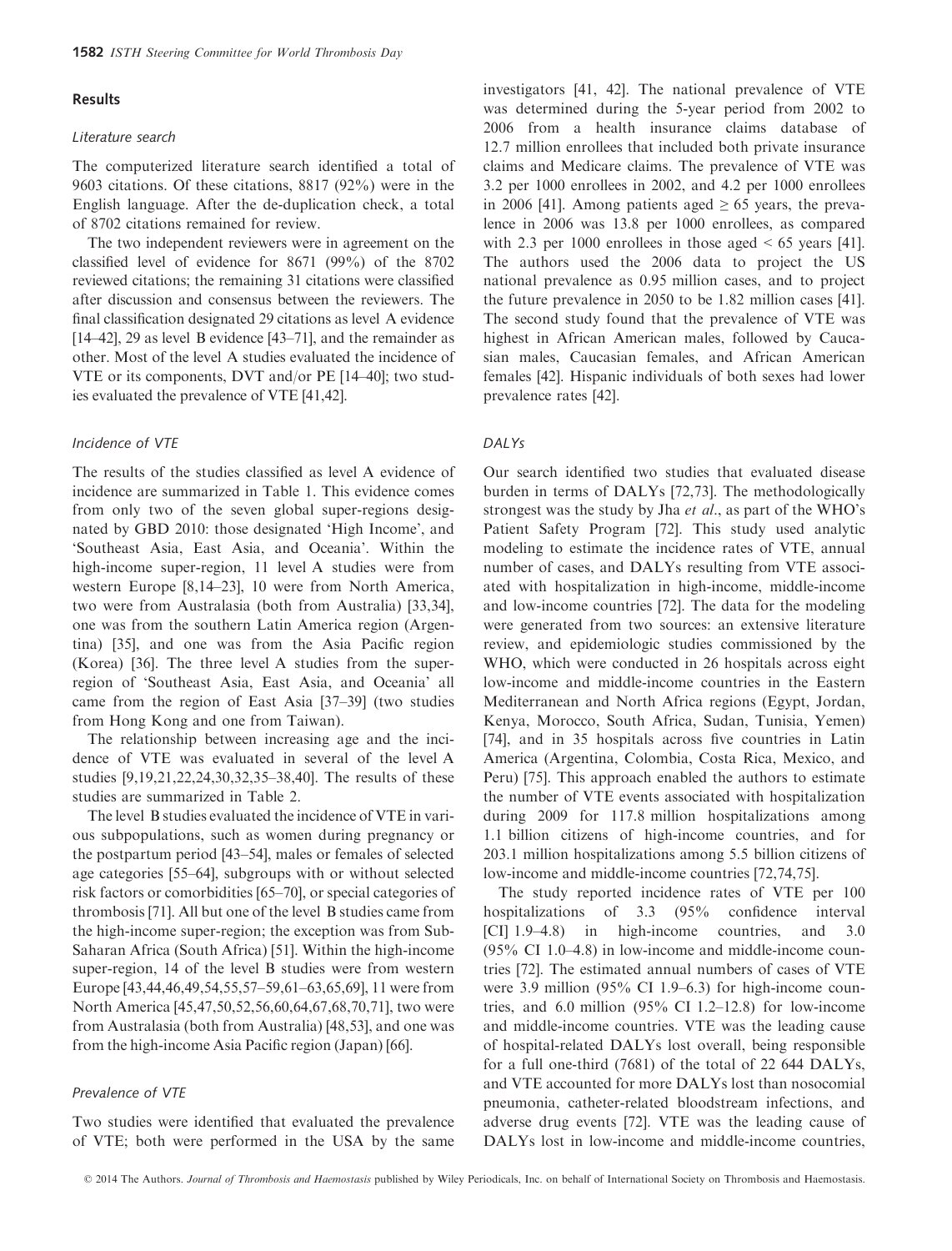|                                                  | Table 1 Studies providing level A evidence for the burden of disease caused by venous thromboembolism (VTE): incidence per 1000 population per year                                                                         |                            |                                |                                                    |                                      |                                        |                                                      |
|--------------------------------------------------|-----------------------------------------------------------------------------------------------------------------------------------------------------------------------------------------------------------------------------|----------------------------|--------------------------------|----------------------------------------------------|--------------------------------------|----------------------------------------|------------------------------------------------------|
| Author and year                                  | Study design                                                                                                                                                                                                                | super-region<br>Global     | Global region                  | Country                                            | incidence<br>VTE                     | incidence<br>LN                        | PE incidence                                         |
| Hald et al. 2013 [14]                            | Population-based cohort combined with hospital-based discharge<br>diagnosis, autopsy and procedure registries                                                                                                               | High Income                | Western Europe                 | Norway                                             | 1.48                                 | $\widetilde{\Xi}$                      | $\widetilde{\Xi}$                                    |
| Holst et al. 2010 [15]                           | Population-based cohort combined with national cause of death                                                                                                                                                               | High Income                | Western Europe                 | Denmark                                            | 2.69                                 | $\frac{\alpha}{\beta}$                 | $\widetilde{\Xi}$                                    |
| Moretti et al.<br>2010 [16]                      | latabase<br>registry and national patient registry<br>Population-based hospital discharge d                                                                                                                                 | High Income                | Western Europe                 | Italy                                              | $\widetilde{\Xi}$                    | $\widetilde{\Xi}$                      | 0.189                                                |
| Severinsen et al.<br>2010 [17]                   | women aged 50-64 years<br>combined with the national patient registry<br>Population-based cohort in men and                                                                                                                 | High Income                | Western Europe                 | Denmark                                            | 1.15                                 | 0.65                                   | 0.51                                                 |
| Cohen et al. 2007 [8]                            | of country-specific non-fatal<br>VTE events and VTE-related deaths<br>Incidence-based epidemiologic model                                                                                                                   | High Income                | Western Europe                 | Sweden, UK<br>Italy, Spain,<br>Germany,<br>France, | $\widetilde{Z}$                      | 1.48                                   | 0.95                                                 |
| Heurta et al. 2007 [18]                          | practice database. Nested case-control analysis also performed<br>identified from the general<br>Prospective population-based cohort                                                                                        | High Income                | Western Europe                 | UK                                                 | 0.745                                | 0.403                                  | 0.342                                                |
| Naess et al. 2007 [19]                           | tertiary-care center for<br>Population-based cohort identified from electronic hospital<br>registries and case-finding search of<br>discharge diagnoses of VTE                                                              | High Income                | Western Europe                 | Norway                                             | 1.43                                 | 0.93                                   | 0.50                                                 |
| Guijarro et al.<br>2005 <sub>[20]</sub>          | Hospital discharge database of the Andalusian healthcare service<br>for 1998 to 2001                                                                                                                                        | High Income                | Western Europe                 | Spain                                              | $0.036*$                             | $\frac{\alpha}{\beta}$                 | $0.15*$                                              |
| Oger et al. 2000 [21]                            | Population-based cohort study of both hospitalized and outpatient<br>cases within defined populations in 1998 and 1999 using<br>standardized prospective data collection                                                    | High Income                | Western Europe                 | $\ensuremath{\mathsf{France}}$                     | 1.83                                 | 1.24                                   | 0.60                                                 |
| Nordstrom et al.<br>1992 [22]                    | Population-based cohort study of hospital-based venography cases<br>in 1987                                                                                                                                                 | High Income                | Western Europe                 | Sweden                                             | $\frac{\alpha}{\beta}$               | $1.62$ female<br>1.55 male             | $\widetilde{\Xi}$                                    |
| Kierkegarrd 1980 [23]                            | Population-based cohort study of hospital-based venography cases                                                                                                                                                            | High Income                | Western Europe                 | Sweden                                             | $\widetilde{\Xi}$                    | 0.68 female<br>$0.85$ male             | $\widetilde{\Xi}$                                    |
| Tagalakis et al.<br>2013 [24]                    | Provincial healthcare databases linking hospital discharges and<br>healthcare claims data for 2000-2009                                                                                                                     | High Income                | North America                  | (Quebec)<br>Canada                                 | 1.22                                 | 0.78                                   | 0.45                                                 |
| Yusuf et al. 2012 [9]                            | Search of the national hospital discharge database 2007-2009                                                                                                                                                                | High Income                | North America                  | <b>USA</b>                                         | 2.39                                 | 1.52                                   | 1.15                                                 |
| Weiner et al. 2011 [25]                          | HCUP nationwide inpatient sample of hospital discharges and<br>national cause of death file databases 1998-2006                                                                                                             | High Income                | North America                  | USA                                                | $\frac{\alpha}{\alpha}$              | $\frac{\alpha}{\alpha}$                | 1.12                                                 |
| Cushman et al.<br>2004 [26]                      | Population-based cohort study with prospective follow-up of<br>patients combined with search of hospital discharge and<br>Medicare records                                                                                  | High Income                | North America                  | USA                                                | 1.61                                 | 1.17                                   | 0.45                                                 |
| Janke et al. 2000 [28]<br>Stein et al. 2004 [27] | Vital statistics data obtained from the Minnesota State Department<br>of Health and hospital discharge data from a state uniform billing<br>Search of the national hospital discharge database<br>claims database 1980-1994 | High Income<br>High Income | North America<br>North America | USA<br>USA                                         | 1.30 <sup>†</sup><br>$\widetilde{Z}$ | 1.04 <sup>†</sup><br>$\widetilde{\Xi}$ | $0.60 - 0.90$ male<br>$0.60$ female<br>$0.36\dagger$ |
| Klatsky et al.<br>2000 [29]                      | Population-based cohort study of a California pre-paid health plan<br>for 1978-1985 combined with hospital record review                                                                                                    | High Income                | North America                  | USA                                                | $0.19_1$                             | $\frac{\alpha}{\beta}$                 | $\widetilde{\Xi}$                                    |
| Silverstein et al.<br>1998 [30]                  | diagnoses and procedures,<br>Population-based cohort study with medical record review and<br>billing data, death certificates, and autopsy records<br>search of computerized databases of                                   | High Income                | North America                  | USA                                                | 1.17                                 | 0.48                                   | 0.69                                                 |
| White et al. 1998 [31]                           | Database analysis of the linked California patient discharge dataset                                                                                                                                                        | High Income                | North America                  | <b>USA</b>                                         | $\widetilde{\mathbf{z}}$             | $0.230$ §                              | $\widetilde{\Xi}$                                    |

Thrombosis: global burden 1583

© 2014 The Authors. Journal of Thrombosis and Haemostasis published by Wiley Periodicals, Inc. on behalf of International Society on Thrombosis and Haemostasis.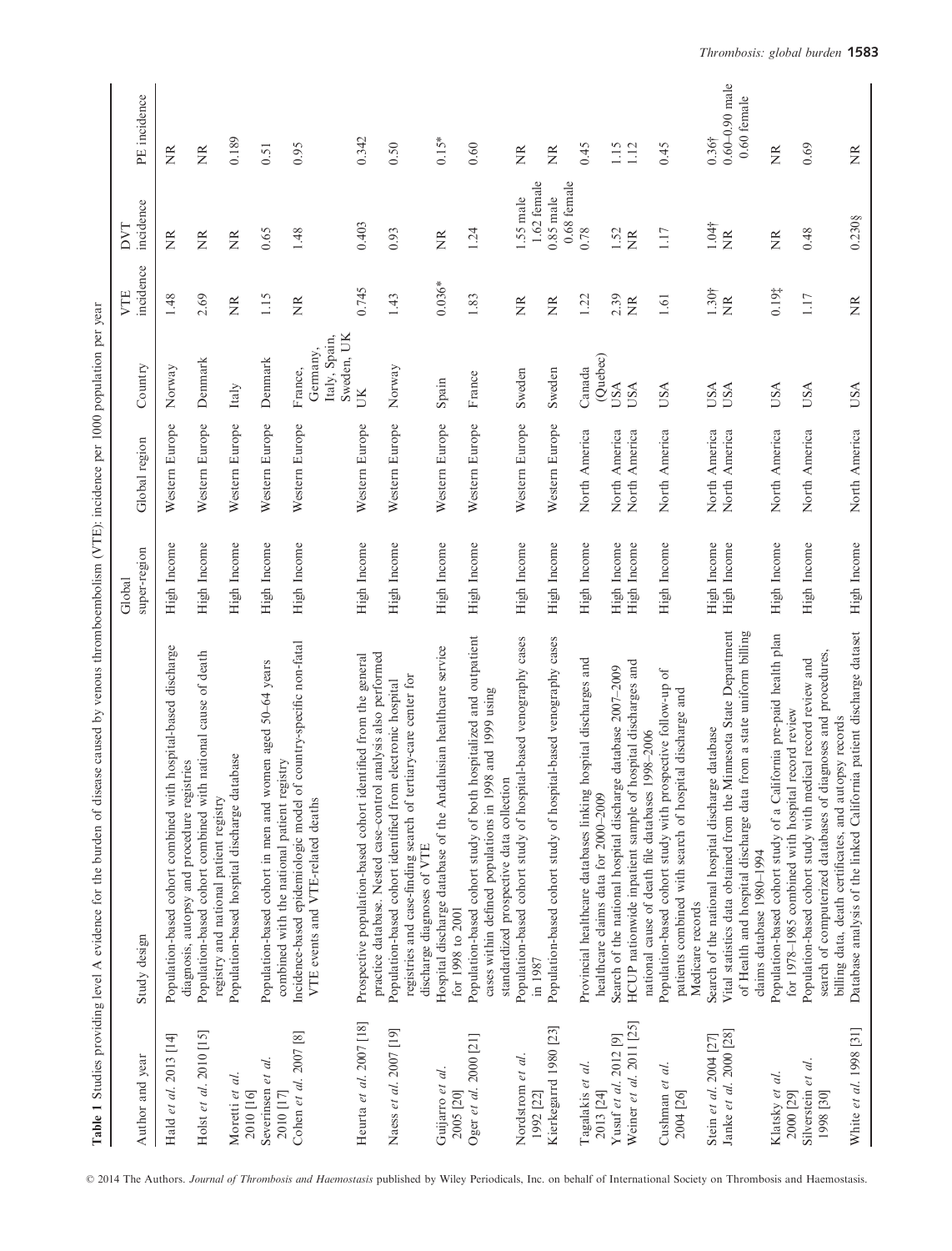| Table 1 (Continued)          |                                                                                                                                                                                                                                                                                                                                                                                                                                                                                                                                                                                                                                                                                                                                                       |                                          |                             |            |                        |                         |                   |
|------------------------------|-------------------------------------------------------------------------------------------------------------------------------------------------------------------------------------------------------------------------------------------------------------------------------------------------------------------------------------------------------------------------------------------------------------------------------------------------------------------------------------------------------------------------------------------------------------------------------------------------------------------------------------------------------------------------------------------------------------------------------------------------------|------------------------------------------|-----------------------------|------------|------------------------|-------------------------|-------------------|
| Author and year              | Study design                                                                                                                                                                                                                                                                                                                                                                                                                                                                                                                                                                                                                                                                                                                                          | super-region<br>Global                   | Global region               | Country    | incidence<br>VTE       | incidence<br>DVT        | PE incidence      |
| Anderson et al.<br>1991 [32] | Population-based cohort study of hospital cases with hospital<br>record review                                                                                                                                                                                                                                                                                                                                                                                                                                                                                                                                                                                                                                                                        | High Income                              | North America               | <b>USA</b> | 1.07                   | 0.48                    | 0.23              |
| Shiraev et al. 2013 [33]     | and deaths 2009-2010<br>National databases on hospitalization                                                                                                                                                                                                                                                                                                                                                                                                                                                                                                                                                                                                                                                                                         | High Income                              | Australasia                 | Australia  | $\frac{\alpha}{\beta}$ | $\widetilde{R}$         | 0.53              |
| Ho et al. 2008 [34]          | and also retrospectively from the Western Australian Department<br>Population-based cohort study with cases identified prospectively<br>of Health database                                                                                                                                                                                                                                                                                                                                                                                                                                                                                                                                                                                            | High Income                              | Australasia                 | Australia  | 0.83                   | 0.52                    | 0.31              |
| Vazquez et al.<br>2013 [35]  | a health maintenance<br>Population-based cohort study within<br>organization                                                                                                                                                                                                                                                                                                                                                                                                                                                                                                                                                                                                                                                                          | High Income                              | Southern Latin<br>America   | Argentina  | 1.65                   | 1.30                    | 0.64              |
| Jang et al. 2010 [36]        | 2008<br>National health insurance database in                                                                                                                                                                                                                                                                                                                                                                                                                                                                                                                                                                                                                                                                                                         | High Income                              | High Income<br>Asia Pacific | Korea      | 0.138                  | 0.0531                  | 0.0701            |
| Lee et al. 2010 [37]         | National health insurance claims database for Taiwan                                                                                                                                                                                                                                                                                                                                                                                                                                                                                                                                                                                                                                                                                                  | Southeast Asia,<br>East Asia,<br>Oceania | East Asia                   | Taiwan     | 0.159                  | $\frac{\alpha}{\alpha}$ | $\widetilde{\Xi}$ |
| Cheuk et al. 2004 [38]       | Database of Hong Kong Hospital Authority of all hospitalizations,<br>2000 to 2001<br>diagnoses, procedures and outcomes                                                                                                                                                                                                                                                                                                                                                                                                                                                                                                                                                                                                                               | Southeast Asia,<br>East Asia,<br>Oceania | East Asia                   | Hong Kong  | $\frac{\alpha}{\beta}$ | 0.171                   | 0.039             |
| Woo et al. 1988 [39]         | National vital statistics analysis combined with hospital record<br>review (rate is for 1985)                                                                                                                                                                                                                                                                                                                                                                                                                                                                                                                                                                                                                                                         | Southeast Asia,<br>East Asia,<br>Oceania | East Asia                   | Hong Kong  | 0.079                  | $\widetilde{\Xi}$       | $\widetilde{\Xi}$ |
|                              | DVT, deep vein thrombosis; NR, not reported; PE, pulmonary embolism. *This study evaluated cases for which VTE or PE was the primary reason for hospital admission. †The rates are for<br>the Caucasian population. Corresponding incidence rates for African Americans were VTE 1.38, DVT 107, and PE 0.40, and those for Asian/Pacific Islanders were VTE 0.26, DVT 0.22, and<br>incidence rates by race were Caucasian 0.21, African American 0.22, Asian 0.02, and Hispanic 0.09. §The rate is for a first idio-<br>pathic DVT in a Caucasian population. Corresponding incidence rates by race were African American 0.293, Hispanic 0.139, and Asian/Pacific Islander 0.060.<br>PE 0.07. ‡The rate is for the overall population. Corresponding |                                          |                             |            |                        |                         |                   |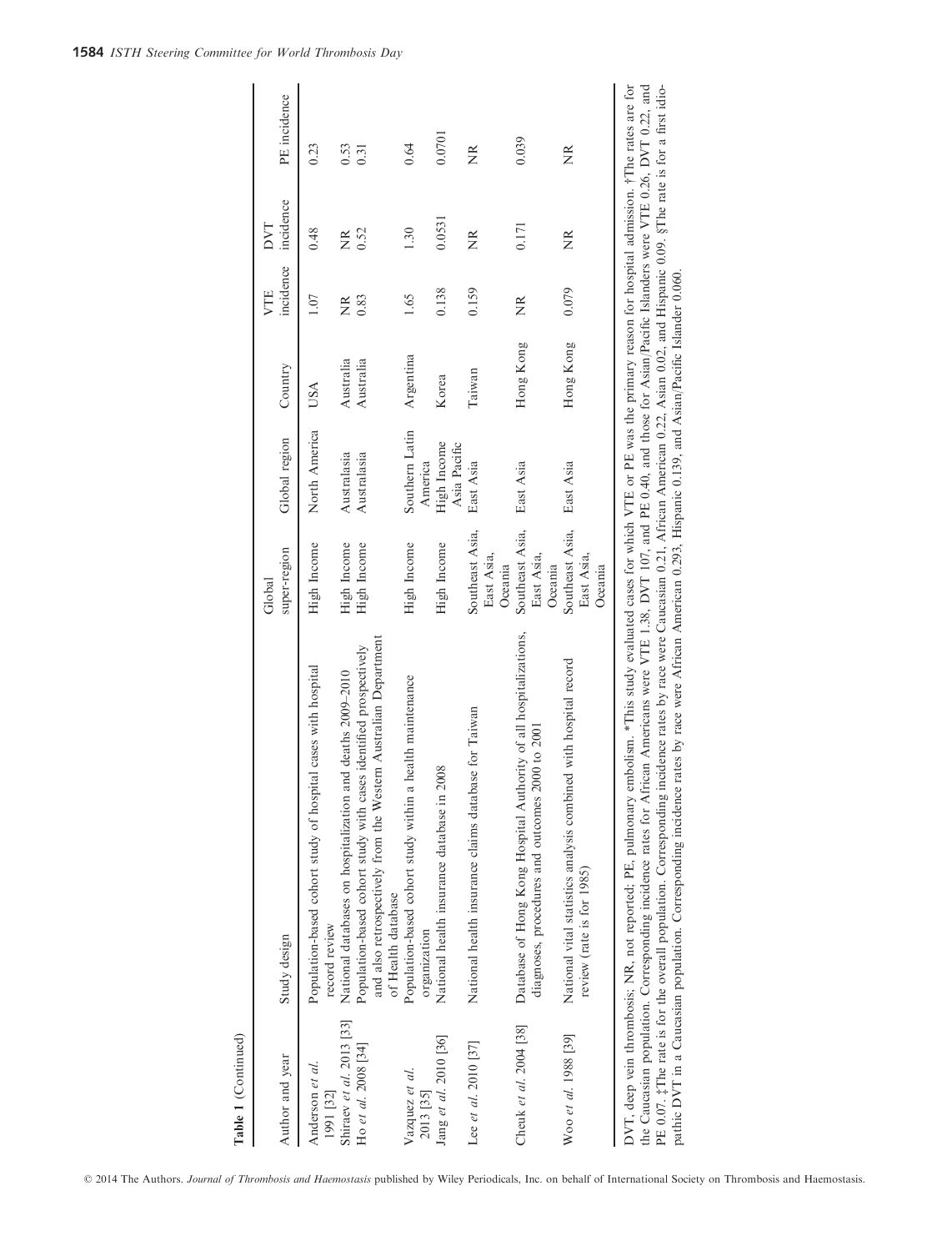Table 2 Incidence rates per 1000 population per year according to age category: studies providing level A evidence

| Author and year                 | Global region                | Country                      | Age $40-49$ years                                                         |                                | Age $50-59$ years Age $60-69$ years Age $70-79$ years |                                | Age $\geq 80$ years          |
|---------------------------------|------------------------------|------------------------------|---------------------------------------------------------------------------|--------------------------------|-------------------------------------------------------|--------------------------------|------------------------------|
| Kroger et al.<br>2010 [40]      | Western<br>Europe            | Germany                      | $0.30$ male*<br>0.28 female                                               |                                | $1.24$ male<br>$0.94$ female                          |                                | 3.45 male<br>3.72 female     |
| Naess et al.<br>2007 [19]       | Western<br>Europe            | Norway                       | $0.20$ malert.<br>$0.17$ female                                           | $0.72$ male<br>$0.72$ female   | $1.14$ male<br>0.93 female                            | 1.85 male<br>1.45 female       | 3.73 male<br>3.84 female     |
| Oger et al.<br>2000 [21]        | Western<br>Europe            | France                       | $1.52$ male $\$<br>1.05 female                                            |                                | 5.33 male<br>4.53 female                              |                                | 10.81 male<br>$12.04$ female |
| Nordstrom et al.<br>1992 [22]   | Western<br>Europe            | Sweden                       | $0.69$ male $\ddagger$<br>$0.97$ female                                   | $2.85$ male<br>1.03 female     | 3.27 male<br>2.17 female                              | 5.64 male<br>4.29 female       | 7.65 male<br>8.22 female     |
| Tagalakis et al.<br>2013 [24]   | North<br>America             | Canada<br>(Quebec)           | 0.83                                                                      | 1.42                           | 2.57                                                  | 4.41                           | 6.85                         |
| Yusuf et al.<br>2012 [9]        | North<br>America             | <b>USA</b>                   | 1.43                                                                      | 2.00                           | 3.91                                                  | 7.27                           | 11.34                        |
| Silverstein et al.<br>1998 [30] | North<br>America             | <b>USA</b>                   | $0.90$ male <sup><math>\dagger</math></sup><br>$0.45$ female <sub>†</sub> | $0.76$ male<br>$0.83$ female   | $1.63$ male<br>1.69 female                            | $6.46$ male<br>3.22 female     | 9.84 male<br>8.49 female     |
| Anderson et al.<br>1991 [32]    | North<br>America             | <b>USA</b>                   | 0.171                                                                     | 0.43                           | 1.19                                                  | 2.32                           | 2.91                         |
| Lee et al.<br>2010 [37]         | East Asia                    | Taiwan                       | <b>NR</b>                                                                 | NR <sub>1</sub>                | <b>NR</b>                                             | <b>NR</b>                      | 8.31 male<br>11.82 female    |
| Cheuk et al.<br>2004 [38]       | East Asia                    | Hong Kong                    | $0.096**$                                                                 | $\overline{\phantom{0}}$       | $\overline{\phantom{m}}$                              | $0.81**$                       |                              |
| Vazquez et al.<br>2013 [35]     | Southern<br>Latin<br>America | Argentina<br>$(2006 - 2012)$ | NR <sub>1</sub>                                                           | NR <sub>1</sub>                | <b>NR</b>                                             | NR <sub>1</sub>                | 5.93                         |
| Jang et al.<br>2011 [36]        | High Income<br>Asia Pacific  | Korea (2008)                 | $0.099$ male<br>$0.097$ female                                            | $0.173$ male<br>$0.131$ female | 0.381 male<br>0.412 female                            | $0.765$ male<br>$1.042$ female | 1.088 male<br>1.092 female   |

NR, not reported. \*Age categories shown are 30–49 years, 50–69 years, and 70–90 years. †Age categories shown are 40–44 years, 50–54 years, 60–64 years, 70–74 years, and 80–84 years. ‡Incidence rates are for deep vein thrombosis (all venous thromboembolic events not reported). §Age categories shown are 40–59 years, 60–74 years, and ≥ 75 years. ¶Rates are shown in graphical form; actual numerical values not provided. \*\*Age categories shown are 45–64 years and  $\geq$  65 years.

and ranked second in high-income countries [72]. Premature death was the source of 64% of the DALYs lost in high-income countries and of 66% of the DALYs lost in low-income and middle-income countries [72].

The second study was conducted by the Australia and New Zealand Working Party on the Management and Prevention of Venous Thromboembolism [73]. This group used incidence data from Western Australia, together with mortality estimates and disability weighting derived from the literature, much of which comes from other countries, to estimate the DALYs associated with VTE in Australia for the year 2008. The estimated overall loss for Australia in 2008 was 78 408 DALYs [73]. Premature mortality (YLL) was 99.7% of the estimated total burden of disease [73].

#### Discussion

There are several inferences that can be drawn from our systematic review of the literature. First, there is substantial evidence that VTE is associated with a major global burden of disease. Second, most of the level A evidence of this burden comes from the super-region 'High Income' defined by GBD 2010, although some evidence also comes from the super-region of 'Southeast Asia, East Asia, and Oceania' (Table 1). Third, the evidence for disease burden is primarily based on the incidence of VTE events, and to a lesser extent on the estimated number of deaths for a region or country. Our review identified only one rigorous study estimating the DALYs associated with VTE [72]. Fourth, there is consistent and strong evidence that the global incidence of VTE increases with increasing age, and is especially high in the elderly (Table 2). This finding has major implications for global health, because life-expectancy continues to improve in low-income and middle-income countries, and in these countries the transition from infectious diseases to non-communicable diseases as the major causes of death and disability is continuing. Finally, the evidence and the above inferences lead us to recommend that VTE be measured as a specific cause of death in future efforts of the GBD project. We expand further on these themes in the paragraphs below.

Regarding the annual incidence of VTE, the studies from western Europe, North America, Australia, and southern Latin America (Argentina) yielded consistent findings. These studies reported overall annual incidence rates ranging from 0.75 to 2.69 per 1000 individuals in the population, with the incidence in most of the studies ranging between 1.07 and 1.83 (Table 1). The study by Oger et al. [21] reported that the incidence of VTE was similar to that of myocardial infarction in the same country during a similar time-frame. Furthermore, the study by Jha et al. [72] estimated that there were 3.9 million cases of hospital-associated VTE during 1 year among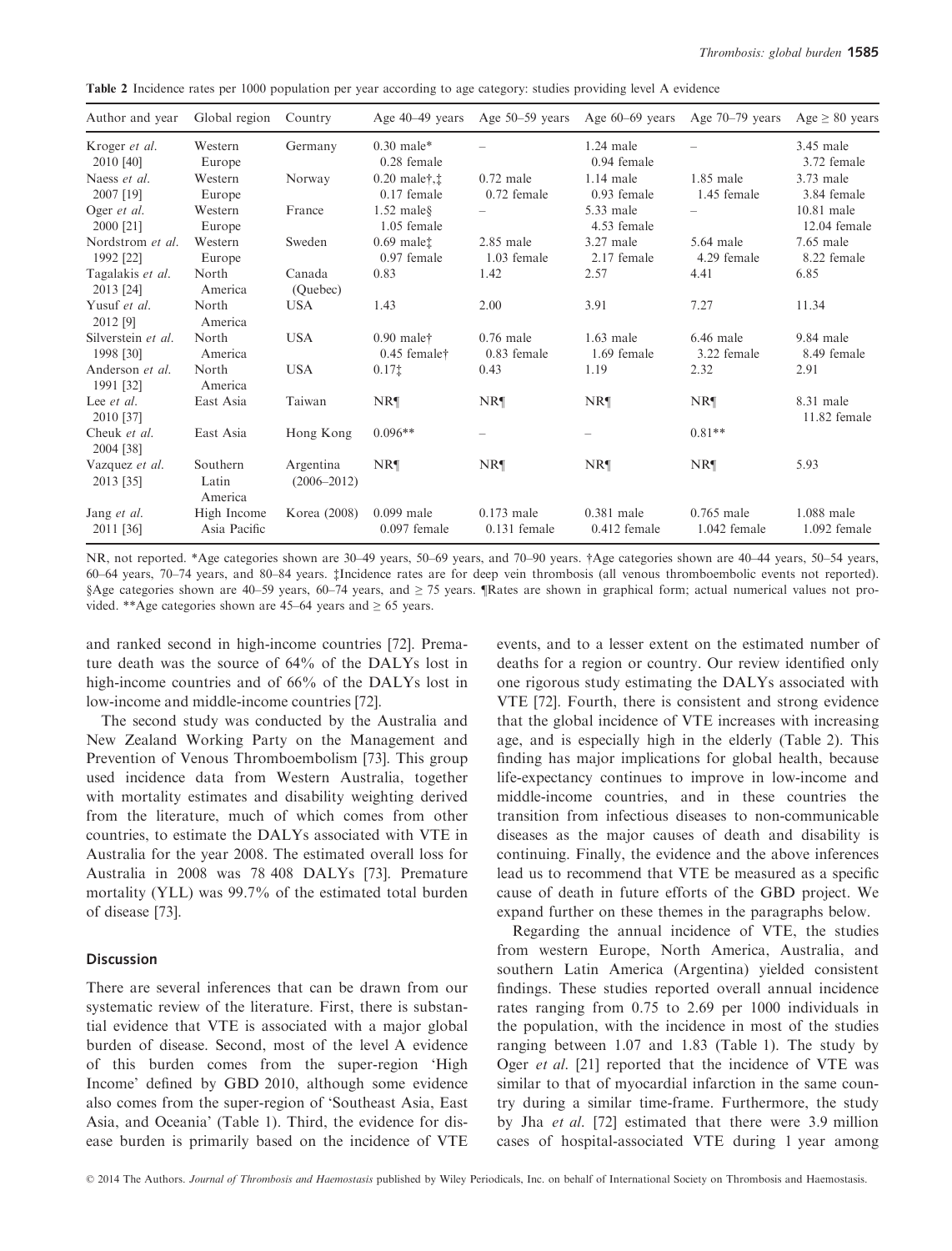1.1 billion citizens of high-income countries (3.5 per 1000 population), and 6.0 million cases among 5.5 billion citizens of low-income and middle-income countries (1.1 per 1000 population) [72]. Thus, the aggregate evidence from the literature indicates that VTE is a common condition globally across the spectrum of high-income, middleincome and low-income regions.

There was a strong and consistent association of increasing incidence of VTE with increasing age. The annual incidence increased to between 2 and 7 per 1000 population among those aged  $\geq$  70 years in most of the studies, and to between 3 and 12 per 1000 population among those aged  $\geq 80$  years (Table 2). This finding has major implications for healthcare systems and for the care of the elderly. For example, a study of the incidence of VTE among nursing home residents in Kansas reported an incidence of 13 per 1000 residents per year [70]. Reardon et al. analyzed nursing home records from 19 states in the USA, and found that one in 25 admissions had a diagnosis of VTE [56]. It is likely that the high incidence of VTE in the elderly reflects the high prevalence of comorbid acquired risk factors in these patients, especially malignancy, heart failure, and immobility associated with surgery or hospitalization for medical illness, which account for the majority of the population-attributable risk of VTE in older individuals. In contrast, genetic factors account for only 7–22% of the population-attributable risk in the elderly [76].

The significant burden of VTE is not confined to the elderly, and VTE should not be considered a disease of old age. The annual incidence among individuals in their 40s, 50s and 60s ranged from 0.2 to 5.3 per 1000 population (Table 2), with the incidence in the most contemporary studies ranging from 0.8 to 3.9 [9,24].

The level A studies from Taiwan, Hong Kong and Korea reported lower annual incidence rates of VTE and DVT (ranging from 0.079 to 0.171 per 1000 population; Table 1 [37–39]). These results are consistent with the findings of studies in the USA, which reported lower annual incidence rates of VTE in Asian Americans than in Caucasians and African Americans [31]. There was also a strong association between increasing age and increased incidence in the studies from Hong Kong, Taiwan, and Korea [36–38] (Table 2). So, although the overall incidence is lower in individuals of Chinese and Korean ethnicity, their disease burden is not low, because of population aging and increased life-expectancy. Recent studies undertaken in Asian countries have demonstrated rates of VTE after major surgery and in hospitalized medical patients approaching those observed in Western populations [77].

The literature review identified limited information on the number of deaths attributable to VTE. The strongest evidence comes from the study by Cohen et al., who used an incidence-based model in six European countries to estimate that there were 534 454 deaths related to VTE across the European Union in 2004 [8]. A similar approach applied to the data from the USA suggested that there were  $\sim$  300 000 deaths resulting from VTE each year [78,79]. The direct ascertainment of deaths attributable to VTE is difficult, because of the low rate of autopsy in most countries, and because autopsy studies have consistently demonstrated that PE is often not diagnosed ante-mortem, and that deaths attributable to PE are frequently misclassified as cardiac deaths. Furthermore, PE may be the primary cause of death, such as in patients with unprovoked VTE, or a secondary (contributory) cause of death, e.g. in the cancer patient or the patient with multiple medical conditions. Secondary causes may not always be documented or measured in studies of causes of death. For these reasons, estimates of the number of deaths resulting from VTE based on death certificates or hospital discharge data will not reflect the actual death burden.

Our review found limited information on the DALYs associated with VTE. The study of Jha et al. [72] provides evidence that VTE causes a major burden of disease across low-income, middle-income and high-income countries. VTE was the highest ranked cause of DALYs overall among the seven causes of hospital-associated adverse events. However, because the study only evaluated DALYs related to inpatient adverse events, it underestimates the total contribution of VTE, as a substantial proportion of VTE events occur out of hospital [78]. Premature death accounts for approximately two-thirds of the DALYs lost because of VTE [72]. Thus, even among patients with underlying chronic or terminal illness (e.g. advanced heart failure or cancer), VTE causes earlier death for many of these patients.

Disability was responsible for 34% of the DALYs associated with VTE [72], indicating that VTE causes significant YLD because of the non-fatal consequences of DVT and PE. Despite treatment, approximately 10–20% of patients with DVT develop severe post-thrombotic syndrome, a chronic disorder that decreases quality of life and reduces the capacity to walk and to work [80,81]. In the most severe cases, patients with post-thrombotic syndrome can develop venous ulcers, which are slow to heal and costly for the healthcare system [80,81]. Heit et al. reported an incidence of venous ulcers of 1.8 per 1000 population per year [82]. PE is associated with chronic thromboembolic pulmonary hypertension in up to 4% of patients [83]. Patients with this disorder have varying degrees of respiratory and cardiac impairment. Therefore, the long-term consequences of VTE are associated with considerable disability, and are likely to produce significant YLD. Consequently, the disease burden of VTE occurs through both YLL and YLD. More recently, the long-term psychological consequences of PE have been shown to include emotional distress, worry and anxiety because of uncertainty about whether or when a recurrence might occur, and, in some cases, symptoms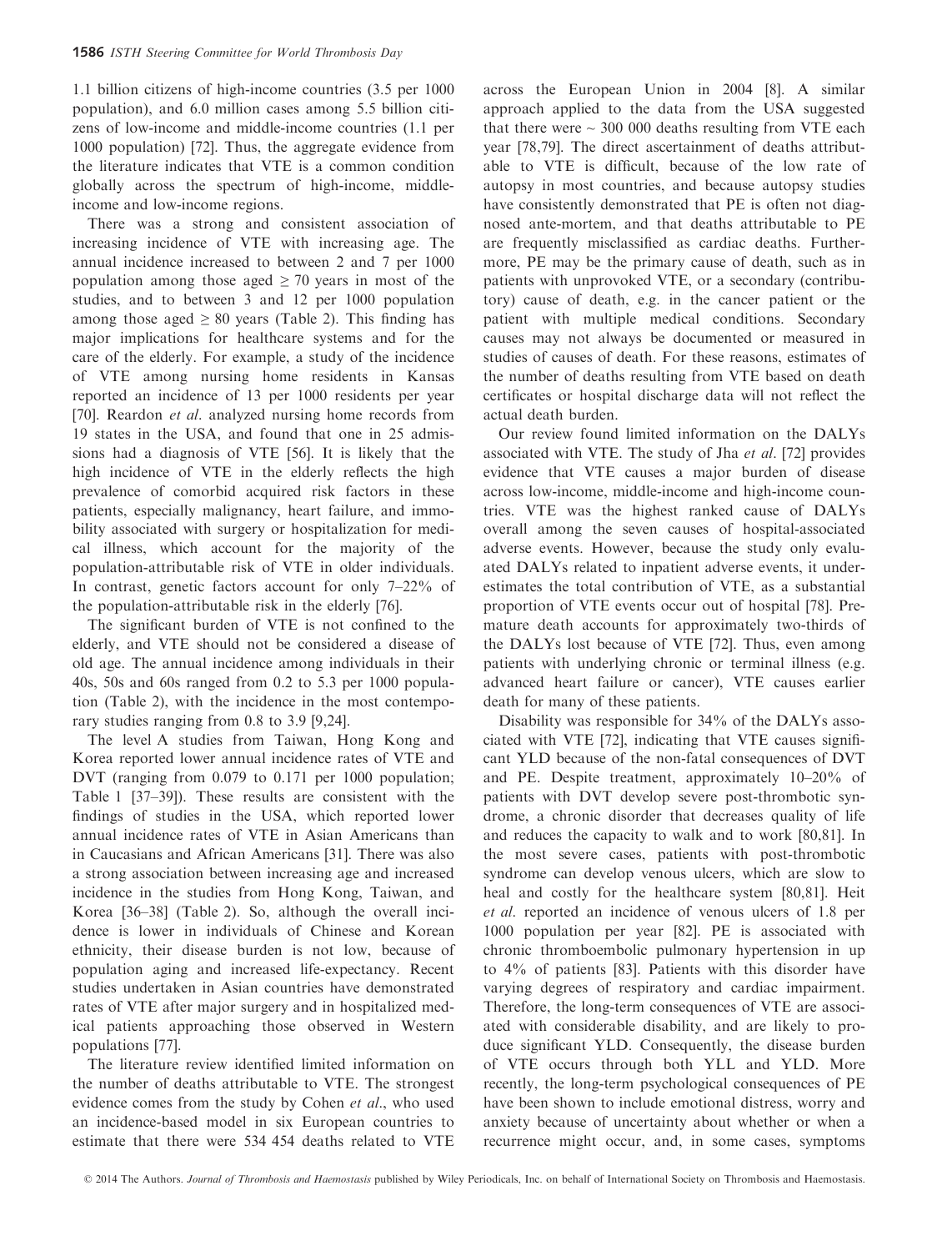characteristic of post-traumatic stress disorder [84]. Therefore, in addition to the physical burden, there is an emotional burden associated with VTE.

VTE may affect more people than those who suffer from it. First, current prevention strategies must be applied to large numbers of patients at risk. Most of these patients receive anticoagulant thromboprophylaxis, which is associated with major bleeding in 0.2–1.1% of patients [85–87]. Patients with thrombosis, particularly if they have a positive family history, are often tested for hereditary or acquired thrombophilic conditions. If abnormalities are found, this testing is sometimes extended to family members, which may lead to medical interventions, and have psychological consequences. The perceived risk of thrombosis affects many more people than those actually afflicted by it.

VTE was not assessed as a cause of death at the disaggregated level in GBD 2010 [3,5,6]. GBD 2010 used three criteria for including causes of death at the disaggregated level: potentially large burden, substantial health policy interest, and the feasibility of measurement [5]. We believe that VTE meets all of these criteria. The feasibility of evaluating VTE across the global regions is established by the results of the WHO Patient Safety Program [72,74,75]. The WHO is commended for including VTE among the adverse outcomes assessed in the Patient Safety Program. Future efforts of the GBD Study should include evaluation of VTE as a cause of death and the associated DALYs, both for hospital-associated events, which account for up to 60% of all VTEs [78], and for events that occur outside the hospital setting, such as unprovoked VTEs.

Prevention is the key to reducing death and disability resulting from VTE. This includes thromboprophylaxis in patients at risk (primary prevention), such as those undergoing surgery or those hospitalized with medical illnesses [10–12], and prevention of recurrent thromboembolic events in patients with established DVT or PE [88] (secondary prevention). Effective primary prevention is available for most high-risk patient groups [10–12]. However, a global audit of utilization of primary thromboprophylaxis showed widespread underuse in eligible patients [89]. There is evidence that a concerted effort by a health system to include VTE risk assessment at the time of hospital admission and the provision of appropriate primary thromboprophylaxis is effective in reducing the frequencies of VTE-related death and readmission with non-fatal VTE [90–91]. The increased implementation of proven, evidence-based primary prevention of VTE should be a global health priority. The safety and simplicity of extended anticoagulant therapy have improved significantly in recent years [88], and this approach to secondary prevention has the potential to markedly reduce the burden caused by recurrent VTE events if appropriately implemented on a global scale. Future research may further refine our ability to optimize the benefit-to-risk

profile of anticoagulant treatment at the individual patient level, and minimize the side-effects of prevention. Strengthening the global effort to prevent VTE is consistent with the World Health Assembly's goal of significantly reducing the global burden caused by noncommunicable diseases by 2025 [92].

In conclusion, this literature review found substantial evidence of a major global disease burden caused by VTE. Although this burden has been less extensively evaluated than the burden caused by arterial thrombosis, which includes ischemic heart disease and ischemic stroke, the available evidence indicates a major burden of disease across low-income, middle-income and high-income countries. Because many of these events are potentially preventable, more detailed data on the burden caused by VTE should be obtained to inform public health policy and resource allocation in health systems, especially in regions where evidence is now limited or lacking, and to evaluate whether the broader and improved implementation of preventive measures will reduce the disease burden.

#### Disclosure of Conflict of Interests

No disclosures were requested by the editors.

#### Appendix

The members of the ISTH Steering Committee for World Thrombosis Day:

G. E. Raskob, (Chair)\* P. Angchaisuksiri,† A. N. Blanco,‡ H. Buller,§ A. Gallus,¶ B. J. Hunt,\*\* E. M. Hylek,†† A. Kakkar,‡‡ S. V. Konstantinides,§§ M. McCumber,\* Y. Ozaki, M A. Wendelboe,\* and J. I. Weitz\*\*\*

\*College of Public Health, University of Oklahoma Health Sciences Center, Oklahoma City, OK, USA; †Faculty of Medicine, Ramathibodi Hospital, Mahidol University, Bangkok, Thailand; *†División Hemostasia*, Academia Nacional de Medicina, Buenos Aires, Argentina; §Academic Medical Center, Department of Vascular Medicine, Amsterdam, the Netherlands;  $\mathbb{S}A$  Pathology – Department of Hematology, Flinders Medical Center, Adelaide, SA, Australia; \*\*Thrombosis & Thrombophilia Centre, Guy's & St Thomas', NHS Foundation Trust, London, UK; ††Boston University School of Medicine, Boston, MA, USA; ‡‡Thrombosis Research Institute, London, UK; §§Center for Thrombosis and Hemostasis, Johannes Gutenberg University Mainz, Germany; *IIDepartment of Labora*tory Medicine, University of Yamanashi, Yamanashi, Japan; \*\*\*McMaster University and the Thrombosis and Atherosclerosis Research Institute, Hamilton, ON, Canada

#### References

1 Hunter DJ, Fineberg HV. Convergence to common purpose in global health. N Engl J Med 2014; 370: 1753–5.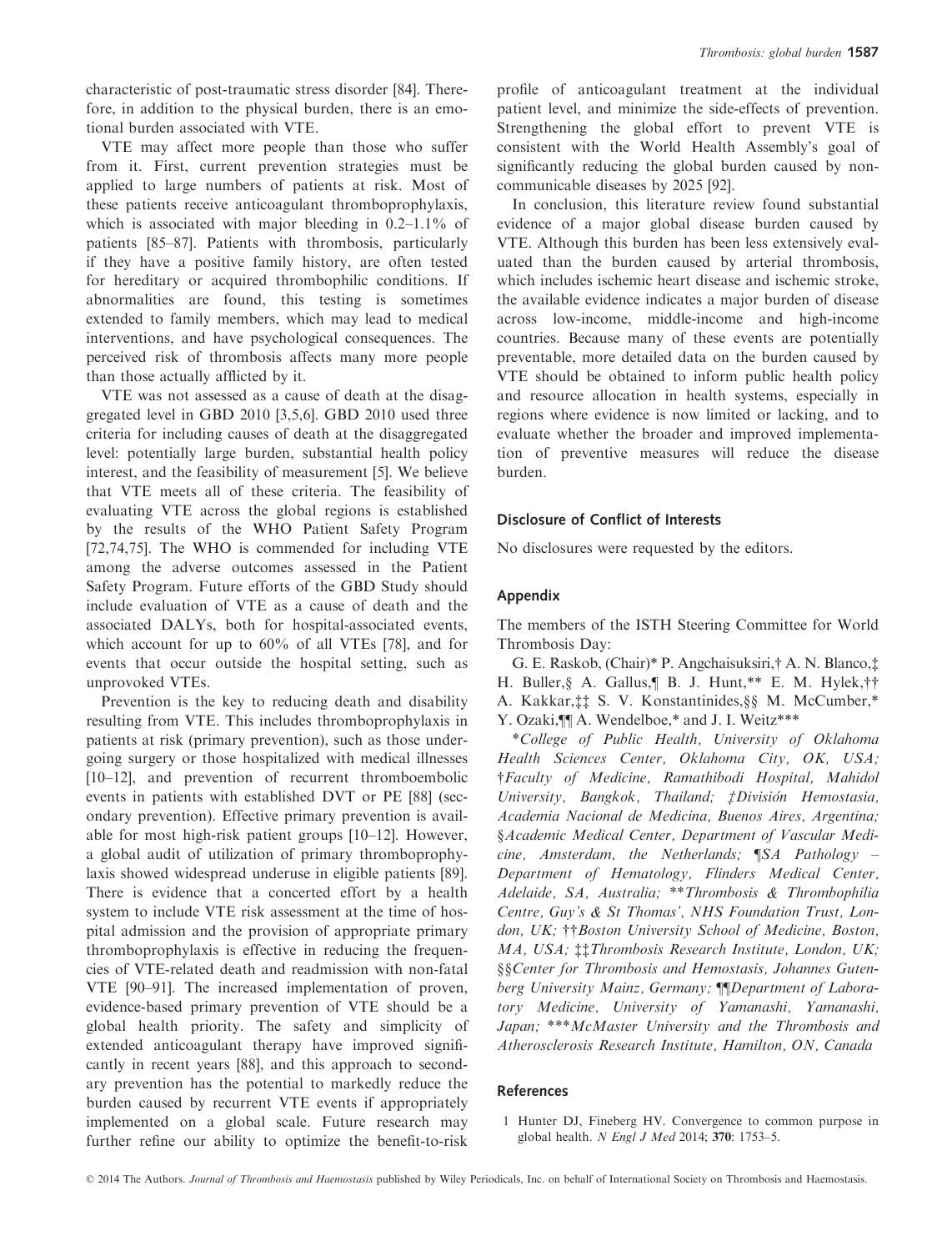- 2 Jamison DT, Summers LH, Alleyne G, Arrow KJ, Berkley S, Binagwaho A, Bustreo F, Evans D, Feachem RG, Frenk J, Ghosh G, Goldie SJ, Guo Y, Gupta S, Horton R, Kruk ME, Mahmoud A, Mohohlo LK, Ncube M, Pablos-Mendez A, et al. Global health 2035: a world converging within a generation. Lancet 2013; 382: 1898–955.
- 3 Lozano R, Naghavi M, Foreman K, Lim S, Shibuya K, Aboyans V, Abraham J, Adair T, Aggarwal R, Ahn SY, Alvarado M, Anderson HR, Anderson LM, Andrews KG, Atkinson C, Baddour LM, Barker-Collo S, Bartels DH, Bell ML, Benjamin EJ, et al. Global and regional mortality from 235 causes of death for 20 age groups in 1990 and 2010: a systematic analysis for the Global Burden of Disease Study 2010. Lancet 2012; 380: 2095–128.
- 4 Horton R. GBD 2010: understanding disease, injury, and risk. Lancet 2012; 380: 2053–4.
- 5 Murray CJ, Ezzati M, Flaxman AD, Lim S, Lozano R, Michaud C, Naghavi M, Salomon JA, Shibuya K, Vos T, Wikler D, Lopez AD. GBD 2010: design, definitions, and metrics. Lancet 2012; 380: 2063–6.
- 6 Murray CJ, Vos T, Lozano R, Naghavi M, Flaxman AD, Michaud C, Ezzati M, Shibuya K, Salomon JA, Abdalla S, Aboyans V, Abraham J, Ackerman I, Aggarwal R, Ahn SY, Ali MK, Alvarado M, Anderson HR, Anderson LM, Andrews KG, et al. Disability-adjusted life years (DALYs) for 291 diseases and 21 regions, 1990–2010: a systematic analysis for the Global Burden of Disease Study 2010. Lancet 2012; 380: 2197–223.
- 7 Feigin V, Forouzanfar M, Krishnamurthi R, Mensah GA, Connor M, Bennett DA, Moran AE, Sacco RL, Anderson L, Truelsen T, O'Donnell M, Venketasubramanian N, Barker-Collo S, Lawes CM, Wang W, Shinohara Y, Witt E, Ezzati M, Naghavi M, Murray C. Global and regional burden of stroke during 1990–2010: findings from the Global Burden of Disease Study 2010. Lancet 2014; 383: 245–55.
- 8 Cohen AT, Agnelli G, Anderson FA, Arcelus JI, Bergqvist D, Brecht JG, Greer IA, Heit JA, Hutchinson JL, Kakkar AK, Mottier D, Oger E, Samama MM, Spannagl M; VTE Impact Assessment Group in Europe (VITAE). Venous thromboembolism (VTE) in Europe. The number of VTE events and associated morbidity and mortality. Thromb Haemost 2007; 98: 756–64.
- 9 Yusuf HR, Tsai J, Atrash HK, Boulet S, Grosse SD. Venous thromboembolism in adult hospitalizations - United States, 2007–2009. MMWR Morb Mortal Wkly Rep 2012; 61: 401–4.
- 10 Kahn S, Lim W, Dunn AS, Cushman M, Dentali F, Akl EA, Cook DJ, Balekian AA, Klein RC, Le H, Schulman S, Murad MH; American College of Chest Physicians. Prevention of VTE in nonsurgical patients: Antithrombotic Therapy and Prevention of Thrombosis, 9th ed: American College of Chest Physicians Evidence-based Clinical Practice Guidelines. Chest 2012; 141(2 Suppl.): e195S–226S.
- 11 Gould MK, Garcia DA, Wren SM, Karanicolas PJ, Arcelus JI, Heit JA, Samama CM; American College of Chest Physicians. Prevention of VTE in nonorthopedic surgical patients: Antithrombotic Therapy and Prevention of Thrombosis, 9th ed: American College of Chest Physicians Evidence-based Clinical Practice Guidelines. Chest 2012; 141(2 Suppl.): e227S–277S.
- 12 Falck-Yitter Y, Francis CW, Johanson NA, Curley C, Dahl OE, Schulman S, Ortel TL, Pauker SG, Colwell CW Jr; American College of Chest Physicians. Prevention of VTE in orthopedic surgery patients: Antithrombotic Therapy and Prevention of Thrombosis, 9th ed: American College of Chest Physicians Evidence-based Clinical Practice Guidelines. Chest 2012; 141(2 Suppl.): e278S–325S.
- 13 Nicolaides AN, Fareed J, Kakkar AK, Comerota AJ, Goldhaber SZ, Hull R, Myers K, Samama M, Fletcher J, Kalodiki E, Berqqvist D, Bonnar J, Caprini JA, Carter C, Conard J, Eklof B, Elalamy I, Gerotziafas G, Geroulakos G, Giannoukas A,

et al. Prevention and treatment of venous thromboembolism – international consensus statement. Int Angiol 2013; 32: 111–260.

- 14 Hald EM, Enga KF, Lochen ML, Mathiesen EB, Njolstad I, Wilsgaard T, Braekkan SK, Hansen JB. Venous thromboembolism increases the risk of atrial fibrillation: the Tromso study. J Am Heart Assoc 2014; 3: e000483. doi: 10.1161/JAHA.113. 000483.
- 15 Holst AG, Jensen G, Prescott E. Risk factors for venous thromboembolism: results from the Copenhagen City Heart Study. Circulation 2010; 121: 1896–903.
- 16 Moretti AM, Tafuri S, Parisi D, Germinario C. Epidemiology of pulmonary embolism in Apulia from analysis of current data. Monaldi Arch Chest Dis 2010; 73: 18–24.
- 17 Severinsen MT, Johnsen SP, Tjonneland A, Overvad K, Dethlefsen C, Kristensen SR. Body height and sex-related differences in incidence of venous thromboembolism: a Danish follow-up study. Eur J Intern Med 2010; 21: 268–72.
- 18 Huerta C, Johansson S, Wallander MA, Garcia Rodriguez LA. Risk factors and short-term mortality of venous thromboembolism diagnosed in the primary care setting in the United Kingdom. Arch Intern Med 2007; 167: 935–43.
- 19 Naess IA., Christiansen SC, Romundstad P, Cannegieter SC, Rosendaal FR, Hammerstrom J. Incidence and mortality of venous thrombosis: a population-based study. J Thromb Haemost 2007; 5: 692–9.
- 20 Guijarro R., San Roman CM, Perello JI, Nuno E; Efficiency Group of the Internal Medicine Services of Andalusia; Strategic Plan of SADEMI (Andalusia Society of Internal Medicine). A study of hospital discharges for venous thromboembolism in the south of Spain. An analysis of 19,170 cases from a regional database from 1998 to 2001. Eur J Intern Med 2005; 16: 279–86.
- 21 Oger E. Incidence of venous thromboembolism: a communitybased study in Western France. EPI-GETBP Study Group. Groupe d'Etude de la Thrombose de Bretagne Occidentale. Thromb Haemost 2000; 83: 657–60.
- 22 Nordstrom M, Lindblad B, Bergqvist D, Kjellstrom T. A prospective study of the incidence of deep vein thrombosis within a defined urban population. J Intern Med 1992; 232: 155–60.
- 23 Kierkegaard A. Incidence of acute deep vein thrombosis in two districts: a phlebographic study. Acta Chir Scand 1980; 146: 267–9.
- 24 Tagalakis V, Patenaude V, Kahn SR, Suissa S. Incidence of and mortality from venous thromboembolism in a real-world population: the Q-VTE Study Cohort. Am J Med 2013; 126:  $832. e13 - 21.$
- 25 Wiener RS, Schwartz LM, Woloshin S. Time trends in pulmonary embolism in the United States: evidence of overdiagnosis. Arch Intern Med 2011; 171: 831–7.
- 26 Cushman M, Tsai AW, White RH, Heckbert SR, Rosamond WD, Enright P, Folsom AR. Deep vein thrombosis and pulmonary embolism in two cohorts: the longitudinal investigation of thromboembolism etiology. Am J Med 2004; 117: 19–25.
- 27 Stein PD, Kayali F, Olson RE, Milford CE. Pulmonary thromboembolism in Asians/Pacific Islanders in the United States: analysis of data from the National Hospital Discharge Survey and the United States Bureau of the Census. Am J Med 2004; 116: 435–42.
- 28 Janke RM, McGovern PG, Folsom AR. Mortality, hospital discharges, and case fatality for pulmonary embolism in the Twin Cities: 1980–1995. J Clin Epidemiol 2000; 53: 103–9.
- 29 Klatsky AL, Armstrong MA, Poggi J. Risk of pulmonary embolism and/or deep venous thrombosis in Asian-Americans. Am J Cardiol 2000; 85: 1334–7.
- 30 Silverstein MD, Heit JA, Mohr DN, Petterson TM, O'Fallon WM, Melton LJ 3rd. Trends in the incidence of deep vein thrombosis and pulmonary embolism: a 25-year populationbased study. Arch Intern Med 1998; 158: 585–93.

© 2014 The Authors. Journal of Thrombosis and Haemostasis published by Wiley Periodicals, Inc. on behalf of International Society on Thrombosis and Haemostasis.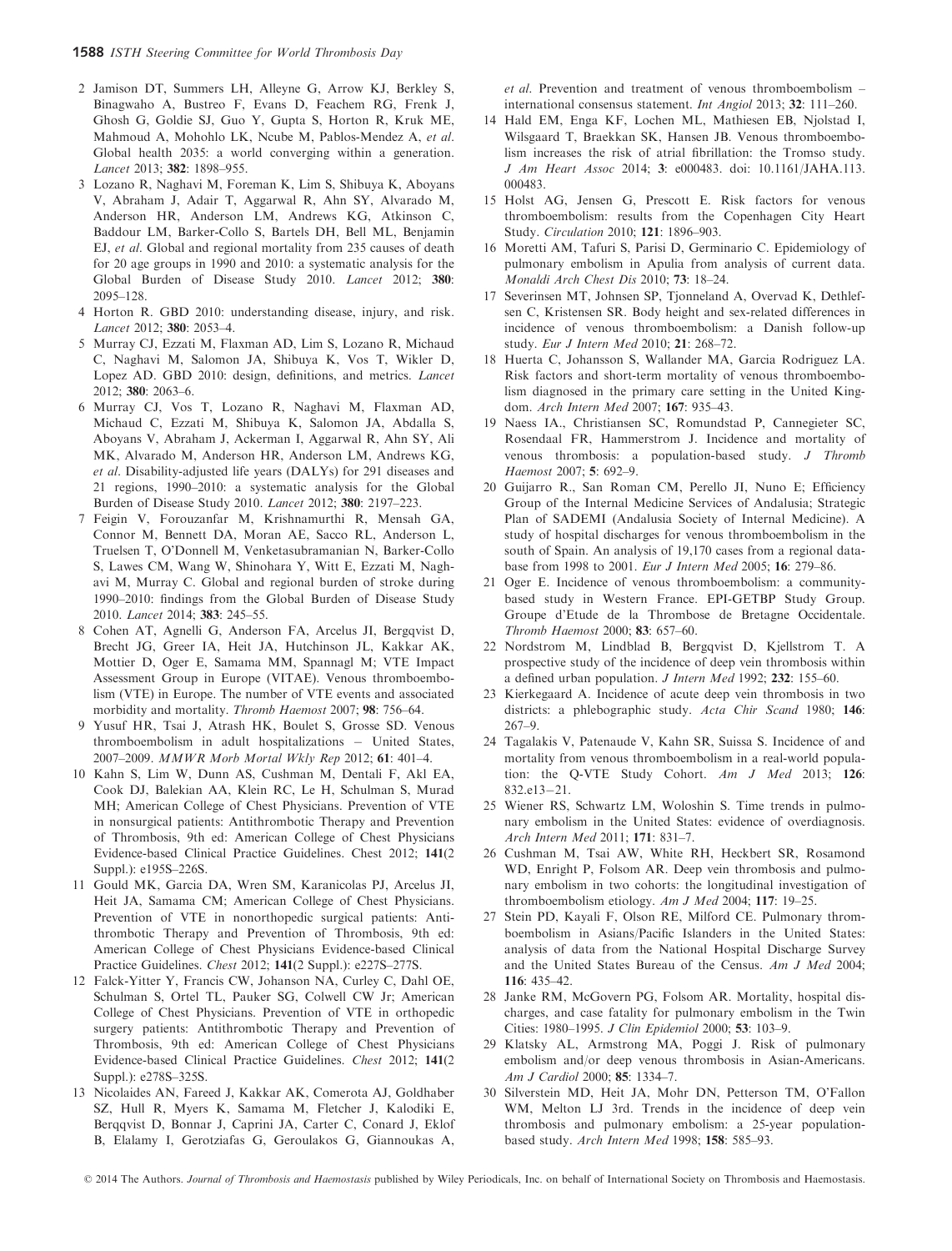- 31 White RH, Zhou H, Romano PS. Incidence of idiopathic deep venous thrombosis and secondary thromboembolism among ethnic groups in California. Ann Intern Med 1998; 128: 737–40.
- 32 Anderson FA Jr, Wheeler HB, Goldberg RJ, Hosmer DW, Patwardhan NA, Jovanovic B, Forcier A, Dalen JE. A population-based perspective of the hospital incidence and case-fatality rates of deep vein thrombosis and pulmonary embolism. The Worcester DVT Study. Arch Intern Med 1991; 151: 933–8.
- 33 Shiraev TP, Omari A, Rushworth RL. Trends in pulmonary embolism morbidity and mortality in Australia. Thromb Res 2013; 132: 19–25.
- 34 Ho WK, Hankey GJ, Eikelboom JW. The incidence of venous thromboembolism: a prospective, community-based study in Perth, Western Australia. Med J Aust 2008; 189: 144–7.
- 35 Vazquez FJ, Posadas-Martinez ML, Vicens J, Gonzalez Bernaldo de Quiros F, Giunta DH. Incidence rate of symptomatic venous thromboembolic disease in patients from a medical care program in Buenos Aires, Argentina: a prospective cohort. Thromb J 2013; 11: 16. doi: 10.1186/1477-9560-11-16.
- 36 Jang MJ, Bang SM, Oh D. Incidence of venous thromboembolism in Korea: from the Health Insurance Review and Assessment Service database. J Thromb Haemost 2011; 9: 85–91.
- 37 Lee CH, Lin LJ, Cheng DL, Kao Yang YH, Chen JY, Tsai LM. Incidence and cumulative recurrence rates of venous thromboembolism in the Taiwanese population. J Thromb Haemost 2010; 8: 1515–23.
- 38 Cheuk BL, Cheung GC, Cheng SW. Epidemiology of venous thromboembolism in a Chinese population. Br J Surg 2004; 91: 424–8.
- 39 Woo KS, Tse LK, Tse CY, Metreweli C, Vallance-Owen J. The prevalence and pattern of pulmonary thromboembolism in the Chinese in Hong Kong. Int J Cardiol 1988; 20: 373–380.
- 40 Kroger K, Moerchel C, Moysidis T, Santosa F. Incidence rate of pulmonary embolism in Germany: data from the federal statistical office. J Thromb Thrombolysis 2010; 29: 349-53.
- 41 Deitelzweig SB, Johnson BH, Lin J, Schulman KL. Prevalence of clinical venous thromboembolism in the USA: current trends and future projections. Am J Hematol 2011; 86: 217–20.
- 42 Deitelzweig SB, Lin J, Johnson BH, Schulman KL. Venous thromboembolism in the US: does race matter? J Thrombosis Thrombolysis 2011; 31: 133–8.
- 43 Abdul Sultan A, Tata LJ, Grainge MJ, West J. The incidence of first venous thromboembolism in and around pregnancy using linked primary and secondary care data: a population based cohort study from England and comparative meta-analysis. PLoS ONE 2013; 8: e70310.
- 44 Kane EV, Calderwood C, Dobbie R, Morris C, Roman E, Greer IA. A population-based study of venous thrombosis in pregnancy in Scotland 1980–2005. Eur J Obstet Gynecol Reprod Biol 2013; 169: 223–9.
- 45 Heyl PS, Sappenfield WM, Burch D, Hernandez LE, Kavanaugh VM, Hill WC. Pregnancy-related deaths due to pulmonary embolism: findings from two state-based mortality reviews. Matern Child Health J 2013; 17: 1230–5.
- 46 Virkus RA, Lokkegaard EC, Bergholt T, Mogensen U, Langhoff-Roos J, Lidegaard O. Venous thromboembolism in pregnant and puerperal women in Denmark 1995–2005. A national cohort study. Thromb Haemost 2011; 106: 304–9.
- 47 Berg CJ, Callaghan WM, Syverson C, Henderson Z. Pregnancyrelated mortality in the United States, 1998 to 2005. Obstet Gynecol 2010; 116: 1302–9.
- 48 Sharma S, Monga D. Venous thromboembolism during pregnancy and the post-partum period: incidence and risk factors in a large Victorian health service. Aust N Z J Obstet Gynaecol 2008; 48: 44–9.
- 49 Samuelsson E, Hellgren M, Hogberg U. Pregnancy-related deaths due to pulmonary embolism in Sweden. Acta Obstet Gynecol Scand 2007; 86: 435–43.
- 50 Wen SW, Huang L, Liston R, Heaman M, Baskett T, Rusen ID, Joseph KS, Kramer MS; Maternal Health Study Group, Canadian Perinatal Surveillance System. Severe maternal morbidity in Canada, 1991–2001. CMAJ 2005; 173: 759–64.
- 51 Fawcus SR, van Coeverden de Groot HA, Isaacs S. A 50-year audit of maternal mortality in the Peninsula Maternal and Neonatal Service, Cape Town (1953–2002). BJOG 2005; 112: 1257– 63.
- 52 Heit JA, Kobbervig CE, James AH, Petterson TM, Bailey KR, Melton LJ 3rd. Trends in the incidence of venous thromboembolism during pregnancy or postpartum: a 30-year populationbased study. Ann Intern Med 2005; 143: 697–706.
- 53 Sullivan EA, Ford JB, Chambers G, Slaytor EK. Maternal mortality in Australia, 1973–1996. Aust N Z J Obstet Gynaecol 2004; 44: 452–7; discussion 377.
- 54 Lindqvist P, Dahlback B, Marsal K. Thrombotic risk during pregnancy: a population study. Obstet Gynecol 1999; 94: 595–9.
- 55 Santosa F, Moysidis T, Moerchel C, Krogerr K, Bufe A. Pulmonary embolism in young people. Trends in Germany from 2005 to 2011. Hamostaseologie 2014; 34: 88–92.
- 56 Reardon G, Pandya N, Nutescu EA, Lamori J, Damaraju CV, Schein J, Bookhart B. Incidence of venous thromboembolism in nursing home residents. J Am Med Dir Assoc 2013; 14: 578–84.
- 57 Schmidt M, Johannesdottir SA, Lemeshow S, Lash TL, Ulrichsen SP, Botker HE, Sorensen HT. Obesity in young men, and individual and combined risks of type 2 diabetes, cardiovascular morbidity and death before 55 years of age: a Danish 33-year follow-up study. BMJ Open 2013; 3: e002698.
- 58 Sweetland S, Beral V, Balkwill A, Liu B, Benson VS, Canonico M, Green J, Reeves GK; Million Women Study Collaborators. Venous thromboembolism risk in relation to use of different types of postmenopausal hormone therapy in a large prospective study. J Thromb Haemost 2012; 10: 2277–86.
- 59 Moysidis T, Kroger K, Moerchel C, Santosa F, Grochenig E. Pulmonary embolism in young males and females in Germany: data from the Federal Statistical Office. Blood Coagul Fibrinolysis 2010; 21: 511-15.
- Lutsey PL, Virnig BA, Durham SB, Steffen LM, Hirsch AT, Jacobs DR Jr, Folsom AR. Correlates and consequences of venous thromboembolism: The Iowa Women's Health Study. Am J Public Health 2010; 100: 1506–13.
- 61 Spannagl M, Heinemann LA, Dominh T, Assmann A, Schramm W, Schurmann R. Comparison of incidence/risk of venous thromboembolism (VTE) among selected clinical and hereditary risk markers: a community-based cohort study. Thromb J 2005; 3: 8.
- 62 Samuelsson E, Hagg S. Incidence of venous thromboembolism in young Swedish women and possibly preventable cases among combined oral contraceptive users. Acta Obstet Gynecol Scand 2004; 83: 674–81.
- 63 Mellemkjaer L, Sorensen HT, Dreyer L, Olsen J, Olsen JH. Admission for and mortality from primary venous thromboembolism in women of fertile age in Denmark, 1977–95. BMJ 1999; 319: 820–1.
- 64 Kniffin WD Jr, Baron JA, Barrett J, Birkmeyer JD, Anderson FA Jr. The epidemiology of diagnosed pulmonary embolism and deep venous thrombosis in the elderly. Arch Intern Med 1994; 154: 861–6.
- 65 Gaborit FS, Overvad KM, Norgaard M, Kristensen SR, Tjonneland A, Severinsen MT. Alcohol intake and risk of venous thromboembolism. A Danish follow-up study. Thromb Haemost 2013; 110: 39–45.

© 2014 The Authors. Journal of Thrombosis and Haemostasis published by Wiley Periodicals, Inc. on behalf of International Society on Thrombosis and Haemostasis.